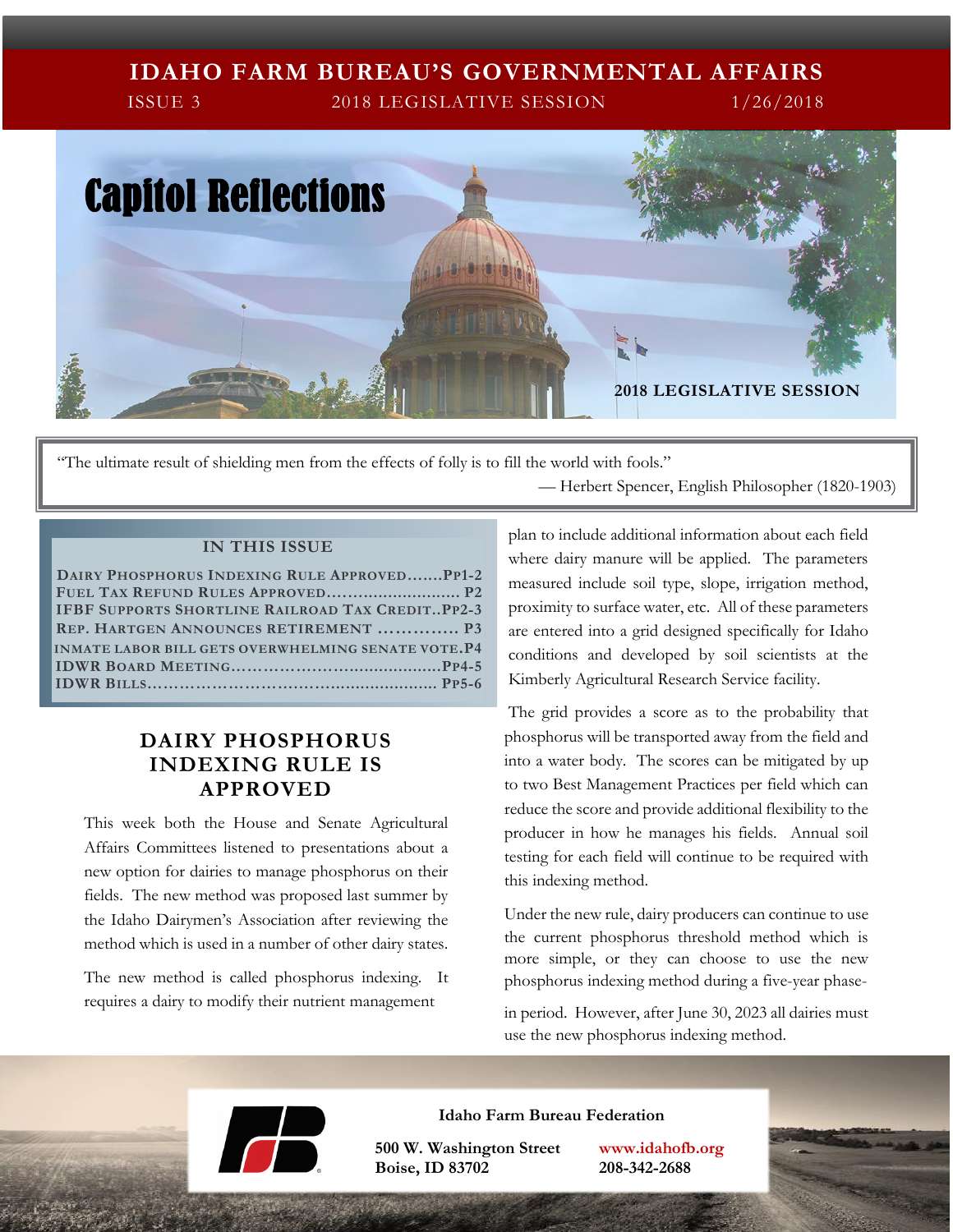# **IDAHO FARM BUREAU'S GOVERNMENTAL AFFAIRS REPORT**

There was no opposition expressed in either committee hearing. In fact, even the Idaho Conservation League spoke in support of the rule, which they said was scientifically defensible. Both Committees did approve the rule and the indexing method will now be available for dairymen this summer.

Both the Idaho Farm Bureau and the Milk Producers of Idaho asked ISDA, during the rulemaking last summer, to allow both methods to be used into the future. This way if a dairy was happy with the threshold method and did not want to change, they would not have to. If a dairy needed some additional flexibility, they would have the option to use the new indexing method. Both methods would be equally protective of the environment.

Unfortunately, ISDA did not allow that request to move forward saying it was beyond the scope of the rulemaking petition. Therefore, Farm Bureau and Milk Producers of Idaho will be petitioning ISDA to enter into negotiated rulemaking again this summer to allow both methods to be available into the future without a sunset date.

## **FUEL TAX REFUND RULES APPROVED**

This summer the State Tax Commission entered negotiated rulemaking to overhaul the rules relating to fuel tax refunds. These rules had been put together over many years and had become very convoluted and difficult to understand. Recognizing this, the Tax Commission proposed pretty much an entire re-write of the rules, which IFBF was happy to see. Their first attempt was pretty good but was still not as clear as it could have been, and it left readers with some confusion as to who qualified for refunds, and who did not.

IFBF was the only organization who engaged in this process last summer. We met with the Tax Commission a couple of times and made further clarifying suggestions at each meeting. We appreciate the Tax Commission's willingness to work with us and to cooperate on getting the language as understandable as possible, while conforming to the underlying laws the rules enforce.

Essentially, the rules describe what records are necessary

to claim a fuel tax refund for two different situations: 1. When tax-paid fuel is used in a non-taxable manner, such as when used in equipment in farm fields. 2. When clear diesel fuel is used in registered vehicles that travel off public roads.

There is no real substantive change to the rules, but they certainly are more clear and concise, and they help the public better understand what is needed for a fuel tax refund.

Both the Senate and the House Transportation

**Committees** have approved these rules. The rules will now go into effect on July 1 of this year. IFBF supports the fuel tax rule re-writes.



#### **IFBF SUPPORTS SHORTLINE RAILROAD TAX CREDIT**

Idaho Farm Bureau supports H375- the Short Line Railroad (RR) Tax Credit for Infrastructure and Maintenance. The bill authorizes a nonrefundable income tax credit which enables Idaho's eight Class III and one Class II shortline railroads to invest in and maintain infrastructure. The income tax credit is 50% on value of investment and capped at \$3,500 per mile of track. This credit is transferable. If the shortline railroad chooses not to exercise the credit, it is transferable only to RR customers or vendors.

Maintenance costs for Class II and III railroads can be \$14,000 per mile and the shortlines do not receive state assistance or direct funding for this purpose. The credit is capped at \$3,500 per mile. Idaho has a total of 885 miles of shortline railroad which includes mainline, sidings, rail yards and industrial sites which are eligible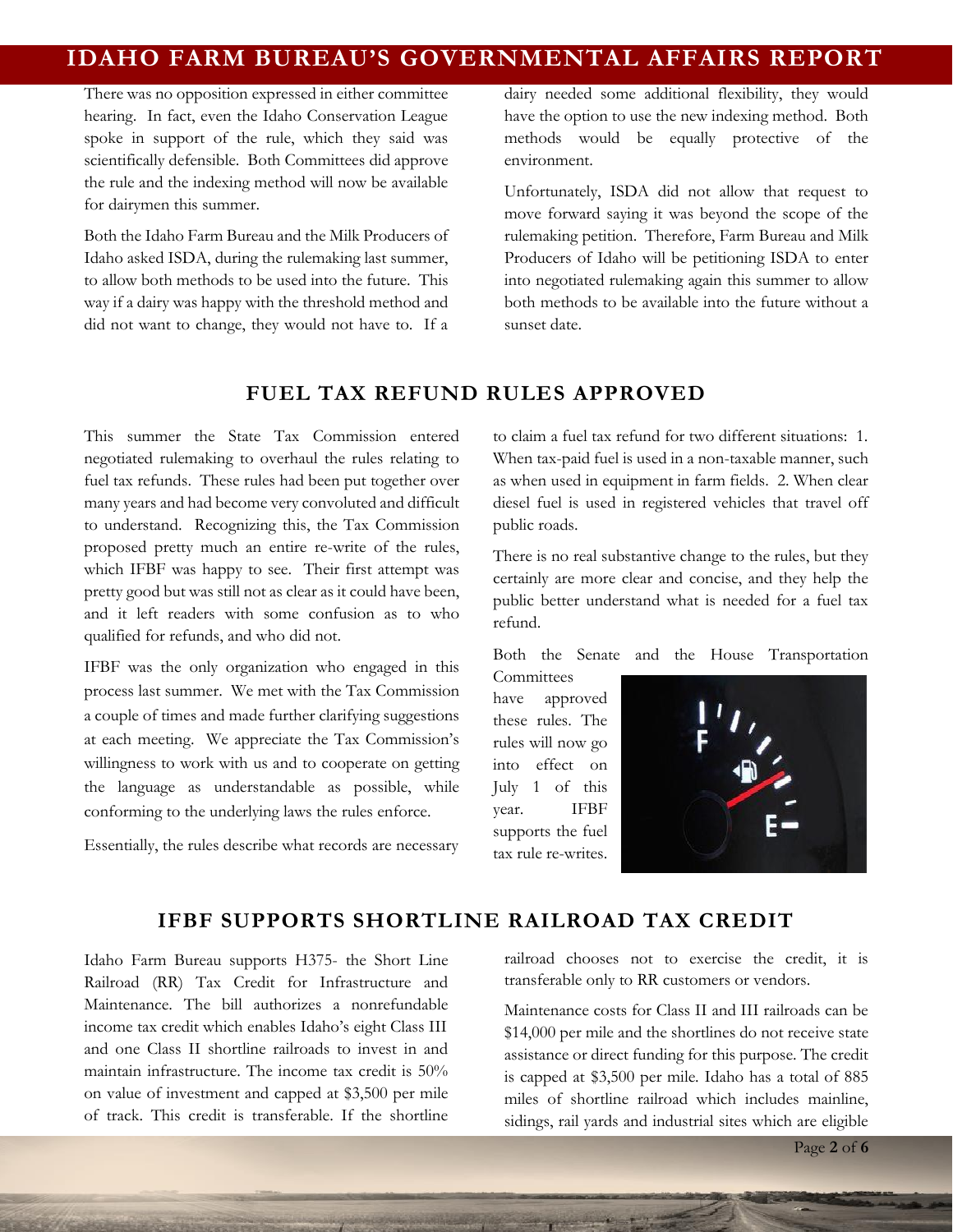# **IDAHO FARM BUREAU'S GOVERNMENTAL AFFAIRS REPORT**

for the credit. The credit can be carried forward for 5 years and if adopted, the program sunsets in 2024. If H375 becomes law, the Idaho State Tax Commission will promulgate rules.

Maximum fiscal impact is \$3.1 million (885 miles of track x \$3,500). Since the credit is limited to 50% of investment, all 9 of Idaho's shortline RRs would have to first invest \$6.2 million in improvements or construction in order to claim the credit.

The bill creates an incentive for shortlines to invest in their companies and creates a good quality shipping infrastructure for Idaho's shippers. Shortline RRs serve over one hundred Idaho rail customers who ship over 190,000 railcars per year. Quality track and infrastructure are important because a track's load capability determines load size and speed. Many railcars on shortlines are under loaded and speeds are limited because of track capability.

**H375 is supported by the Idaho Farm Bureau, IACI, Food Producers of Idaho, the Idaho Chambers of Commerce and many agriculture and business organizations and companies.** 



[This Photo](http://www.flickr.com/photos/brent_nashville/9252574329/) by Unknown Author is licensed unde[r CC BY-NC](https://creativecommons.org/licenses/by-nc/2.0/)

# **REP. STEVE HARTGEN ANNOUNCES RETIREMENT**



This week Representative Steve Hartgen (R-Twin Falls) said he will retire at the end of his current term. Rep. Hartgen has served 5 terms in the House of Representatives in the District 24 House B seat. Seven of those years have been as Chairman of the Commerce and Human Resources Committee. He was originally appointed Chairman to replace Rep. Sharon Block (R-

Twin Falls) who retired because of health issues.

Chairman Hartgen was Publisher and Editor of the Twin Falls *Times News* from 1982 to 2005; serving as editor during most of the decade of the '80s and publisher/editor most of the '90s. After leaving the newspaper, he acted as an economic development consultant regionally and in the Magic Valley. The Chairman acknowledges agriculture's importance to Idaho generally, and the Magic Valley, in particular.

He cites the U of I Aberdeen Research Station's work in warm-weather barley varieties as fundamental to increased barley plantings in the Magic Valley. Rep. Hartgen also understands the increase in alfalfa acres and that crop's importance not only to Idaho's dairy and cattle industries, but as an export commodity as well. He notes Governor Otter's comment from the 2018 State of the State address that for the first time in years "more water is going into Idaho's aquifers than going out."

In retirement, Rep. Hartgen says he's open to other opportunities and is writing a book. He's been a good friend of the Idaho Farm Bureau. We wish him well and thank him for his long service to the State of Idaho.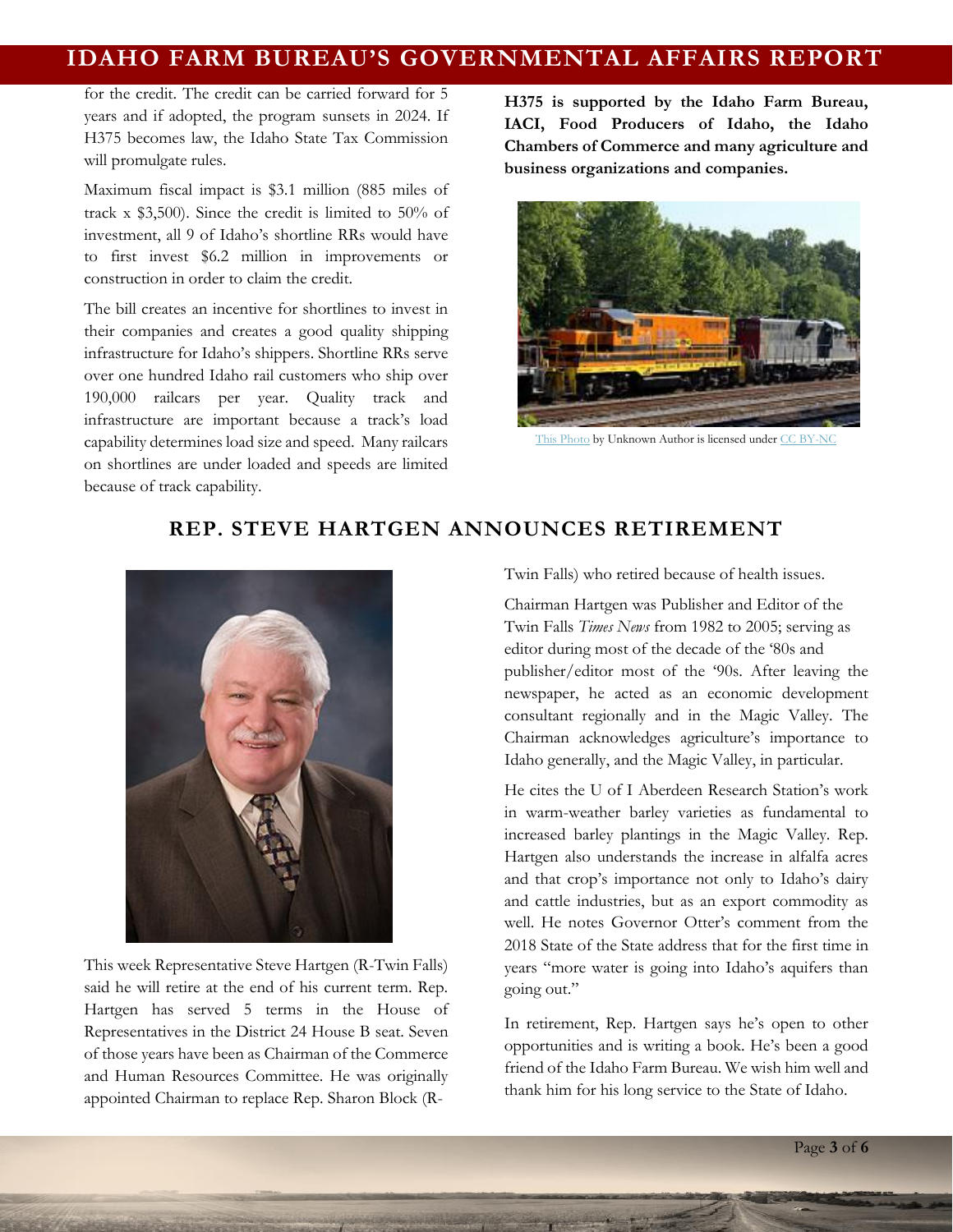## **INMATE LABOR BILL GETS OVEWHELMING SENATE VOTE**

S1208, a bill which expands the ability of Idaho agriculture to utilize inmate labor, received a 34-1 vote from the Senate and now proceeds to the House. Sponsored by Senator Patti Anne Lodge (R-Huston), Chairman-Senate Judiciary and Rules Committee, the legislation allows minimum security inmates to work in any segment of the ag industry defined as agriculture in 22-2602 Idaho Code.

Language in Senator Lodge's original 2014 legislation limited the use of inmate labor to *"… the production, harvesting and processing of perishable agricultural food products."*  S1208 eliminates "perishable" and "food," allowing horticulture, forestry and other agriculture segments to use workers from the Dept. of Corrections.

Idaho is faced with record low unemployment and it is particularly hard to find ag workers. Sen. Lodge said up to 260 minimum security inmates participate in the program.

During the bill's committee hearing, a witness from Symms Fruit Ranch in Sunny Slope said the operation had an immediate need for 50 pruners. He also said the workers are taught job skills that can be utilized after their incarceration ends and said one inmate had a job with the fruit ranch as soon as the individual's incarceration is over.

Bill Clayton, Owner of Clayton Tree Farm, reiterated the need for reliable workers and said that unlike other ag operations, winter is his harvest time. Trees need to be dug, prepared for shipment and shipped before budding out in the spring. Timing is critical.



Inmates benefit as well; learning job skills, responsibility and gaining self- respect. One participant told the Senator said that after working in the program, it gave her great satisfaction to send money to her family.

Because of the unique needs of the horticulture and tree fruit industries S1208 contains an emergency clause; allowing these industries to contract with IDC as soon as the Governor signs the legislation.

**Idaho Farm Bureau supports S1208.** 

## **IDAHO WATER RESOURCE BOARD MEETINGS**

The Idaho Water Resource Board met in Boise this Thursday and Friday to receive presentations and updates on a number of projects and legislative issues. A few projects of interest to our members may be the Boise River Storage Feasibility Study, the current update on the recharge taking place on the Eastern Snake Plain Aquifer (ESPA), discussions happening in the Bear River basin, and funding for Priest Lake water management projects.

Representatives from the Bureau of Reclamation presented on the progress being made to further study a possible raise of Arrowrock, Anderson Ranch, and Lucky Peak reservoirs. This study will be funded by the IWRB and the federal government. Currently operating under the authority of Public Law 111-11, and potentially in the future acting under the Water Infrastructure for Improvements to the Nation (WIIN)



Act, Reclamation will analyze the different aspects of this project, including providing a number of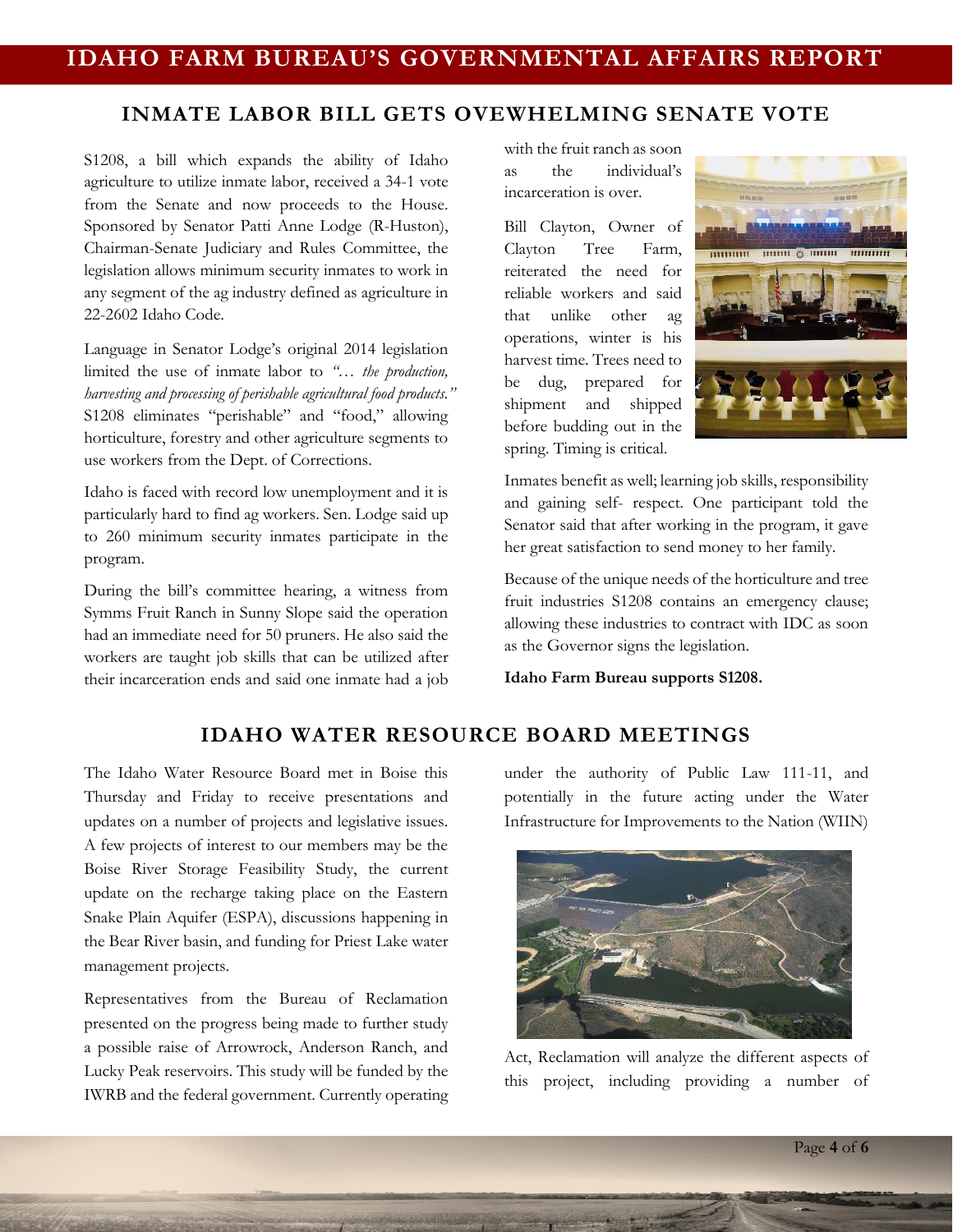alternatives that will be presented to the board in the future.

Reclamation reported to the board that this project is a top priority for the agency, with full support coming from the regional manager. They also reminded the board of the Secretarial Order the agency received from Secretary of the Interior, Ryan Zinke, to accelerate and streamline the NEPA process, taking no more than one year to complete Environmental Impact Studies. This should prove beneficial as this project progresses in the future. The IWRB has repeatedly expressed great interest in this project, recognizing the need for further water storage options for the Treasure Valley. IWRB staff insured the board that the public will remain informed about the progress of this study and allow for public input when appropriate.

With large amounts of carryover water storage from last year, the IWRB has been able to recharge a significant amount of water over the past several months. As of



January 23, there has been 217,212 acre-feet of water recharged into the ESPA. This year, recharge has been better spread out throughout the aquifer, with more recharge sites coming available and more irrigation companies offering to recharge water through their systems. Experts predict they will be able to recharge around 370,000 acre-feet before the IDWR's recharge water rights are turned off.

The board also briefly discussed some of the issues being faced in the Bear River basin. These issues range from water right adjudication in the basin, changes in PacifiCorp's operations dealing with hydropower in high water years, and the role of the IWRB in all of this. Board members discussed the need to work with local stakeholders and express their desire to move forward with adjudication in the near future. Board members also reminded PacifiCorp representatives of their obligations under the Bear River Compact, and included that the state of Idaho expects them to be meet these obligations and respect the state's water rights. The board expressed interest to have PacifiCorp come to a future meeting and present any plans to change current operations along the Bear River system.

The Board voted on a resolution that supports state funding that have been set aside for water infrastructure improvements to be used at Priest Lake for the water management projects. The Governor has proposed money to go to this project in his budget. The board is supportive of this measure.

## **IDAHO DEPARTMENT OF WATER RESOURCES BILLS**

The Idaho Department of Water Resources (IDWR) introduced three bills in the House Resources Committee last week. The committee voted to print the bills for their consideration. The following is a brief description of each bill:

#### H370 – District Meetings

This bill would amend Idaho Code 42-605 and deals with details of the water district meetings, purposing legislation as follows:

1) To lengthen the period of time in which state water districts can hold annual meetings. Current law specifies that water districts may adopt a resolution at any annual meeting to hold the annual meeting in subsequent years to any weekday between the second Monday of January and the third Monday of March. Several water districts hold meetings after the third Monday of March, and some hold them as late as the fourth Tuesday of May. The legislative amendment will align the law with current practice and remove any conflict that water districts